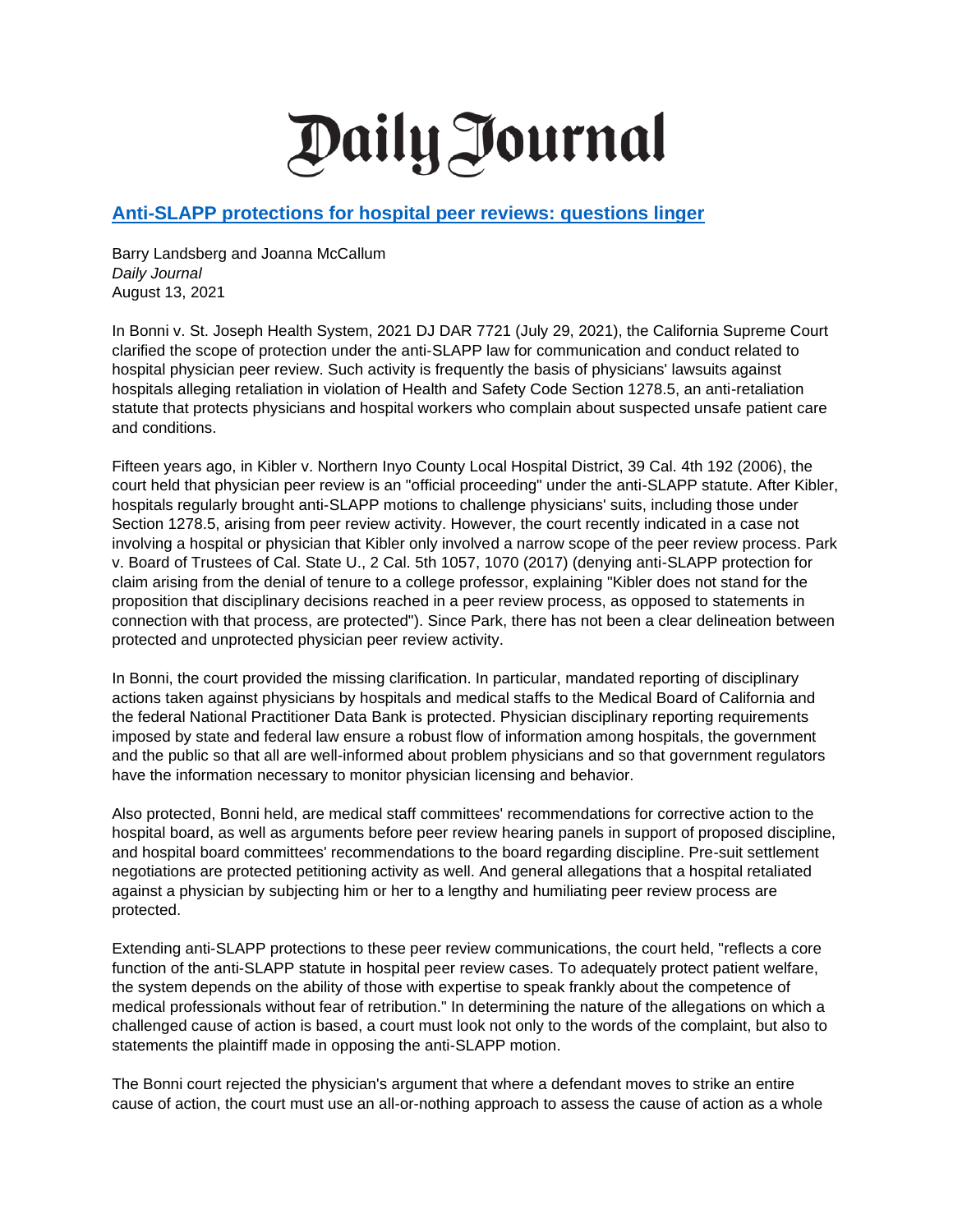and rule that the defendant has "waived" the right to strike allegations of protected activity. Instead, the court reconfirmed its prior holding in Baral v. Schnitt, 1 Cal. 5th 376 (2016), explaining that where a cause of action is "mixed" -- based on allegations of both protected and unprotected activity -- it must be treated as protected for purposes of prong one of the anti-SLAPP analysis. Under Bonni, if a defendant is uncertain whether every allegation contained in a cause of action is protected, it may still move to strike the entire cause of action without fear of losing the entire motion if the court finds some allegations unprotected.

Bonni did not hold that all aspects of the physician peer review process are protected by the anti-SLAPP law. It rejected the contention that the actual disciplinary action and other noncommunicative peer review actions are inherently or necessarily in furtherance of protected speech. "Treating disciplinary acts indistinguishably from speech -- such that if stating a given viewpoint would warrant constitutional and anti-SLAPP protection as an exercise of free speech rights, the same protection should extend equally to any actions motivated by that viewpoint -- assumes, at root, that conduct generally is tantamount to speech. But expression and nonexpressive acts do not have equal stature in First Amendment law." But while the court held that the hospital in Bonni had not drawn the requisite connection to the ability to speak, it declined to rule out the possibility of such a connection on other facts.

Bonni noted that a suit does not arise from protected activity where statements made during the peer review process are not the alleged basis of liability but rather are only evidence of alleged retaliatory motive. As Justice Joshua Groban's concurring opinion points out, this construction of the anti-SLAPP law might chill participation in peer review. He explained that if anti-SLAPP law protects peer reviewers' statements at peer review proceedings but not their peer review actions, then "the most reasonable answer [to the question whether peer review statements are protected] under our current jurisprudence would be, 'not really.' That [anti-SLAPP] protection might apply if the physician were to proceed under a theory of defamation, but not if the physician utilized the statements as crucial evidence in proving the discipline was retaliatory, would seem to provide little comfort to those participating in the peer review process." Justice Groban observed that the Legislature is free to alter the statute to broaden protections for the peer review process.

Issues remaining after Bonni

The absolute privilege of Civil Code Section 47(b)(3).

Bonni addressed only the first prong of the anti-SLAPP law, and not the merits or second prong, as to which Dr. Bonni must prove probable merit on remand. Accordingly, the court did not mention that physicians' Section 1278.5 claims arising from mandated reporting -- an issue presented in Bonni and other cases -- likely will never survive prong two analysis.

On remand, the trial court will address the hospital's argument that Civil Code Section 47(b)(3) bars claims based on reporting. Section 47(b)(3) forecloses liability for any "publication" made "in any ... official proceeding authorized by law."See ComputerXpress, Inc. v. Jackson, 93 Cal. App. 4th 993, 1015 (2001). And case law establishes that hospitals' reports to the National Practitioner Data Bank and the Medical Board are subject to the absolute privilege. See Joel v. Valley Surgical Center, 68 Cal. App. 4th 360, 372 (1998) (reports to the National Practitioner Data Bank and Medical Board were "absolutely privileged under Civil Code section 47");Dorn v. Mendelzon, 196 Cal. App. 3d 933, 942 (1987) ("The [Medical Board] report ... unquestionably falls within the protection of this privilege."). Section 47(b)(3) is absolute -- allegations of improper motive or falsity are irrelevant. Therefore, when a physician bases a Section 1278.5 claim on mandated reporting that is protected under Bonni, that claim should always fail.

Federal damages immunity and preemption of state peer review laws.